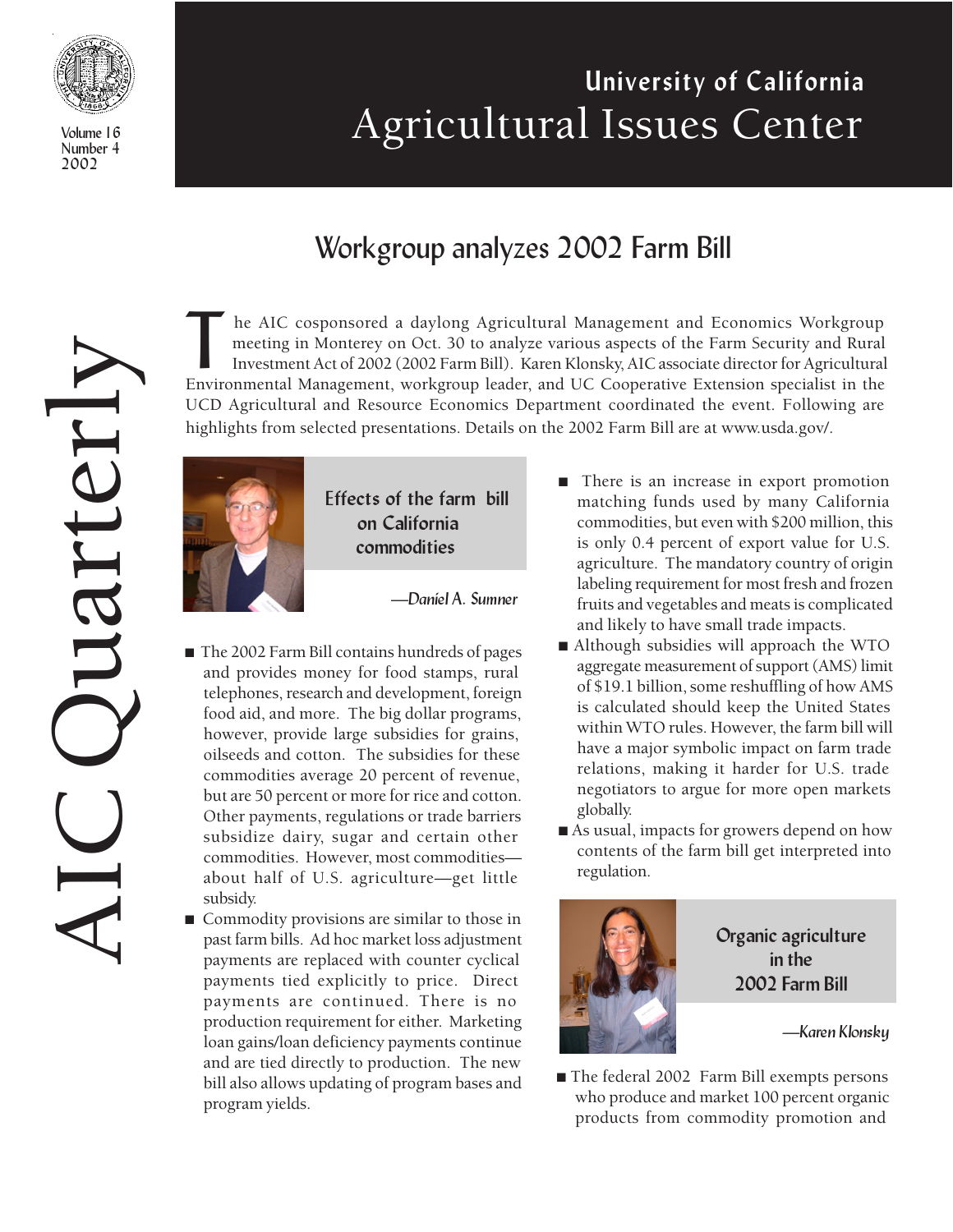research assessments. What constitutes 100 percent organic is currently being debated. The exemption will apply to the existing national research and promotion programs. Industry boards are appointed by the Secretary of Agriculture and fully funded by assessment of producers. Many affected commodities have some organic production, but the largest organic presence is in the milk and soybean industries.

- The Organic Agriculture Research and Extension Initiative authorizes three million dollars a year over six years for a mandatory competitive research grants program for organic agriculture research and extension, with a focus on marketing, production, policy constraints, and socioeconomic topics. The report language specifies that these funds should not be viewed as the only funding mechanism for organic agriculture and should not substitute for other funds.
- An organic certification cost-sharing program, funded at \$5 million over the six-year life of the farm bill is available to producers and handlers of organic products who gross more than \$5,000 per year and who are required to be certified under the federal Organic Foods Production Act. There are about 9,000 certified organic producers in the U.S. The cost of certification varies by farm size and type and certifier but ranges from \$300 to several thousand dollars per year. Therefore, the funding should be adequate to subsidize most organic growers for two or more years.



#### Farmland protection provisions

—Alvin Sokolow

- The Farmland Protection Program (FPP) is a funding technique for protecting farmland from urban conversion by acquiring conservation easements or development rights. In return for compensation, owners voluntarily sell their development rights for "perpetuity" to a public agency or qualified nonprofit (usually a land trust), while retaining all other ownership rights.
- The FPP portion of the conservation title in the farm bill authorizes \$694 million over seven years, with a potential of \$985 million over 10 years, for easement spending. This is a striking increase over

the \$35 million for farmland protection authorized in the 1996 Farm Bill (later augmented by \$18 million)—the very first federal funding for farmland protection. The escalation of funding under the 2002 Farm Bill will boost the federal share of easement funding to about 25 percent. Even at the higher level, the funding remains a small share of farm real estate values.

- Funding requires that: 1) the proposal be from an eligible organization—i.e., state, local and tribal governments, and nonprofits; 2) the proposal involves a pending offer to the landowner from one of the eligible organizations; 3) there is at least a 50 percent funding match from nonfederal sources; 4) the proposal is for prime, unique or other productive soil; and 5) a conservation plan has been prepared for the parcel.
- There is little correlation between the ranking of a state's agricultural market value and its ranking for the distribution of FY 2002 FFP funds. Only eight of the top 20 states in agricultural market value are in the list of the top 20 states in FPP allocations, and six states with relatively low agricultural market values are among the top 10 in FFP allocations. California for FY 2002 receives \$2.3 million in FPP funds for 2002. Only Pennsylvania and Maryland received more.



 Implications for California dairying

—Joseph Balagtas

- The 2002 Farm Bill extends dairy price supports at \$9.90 through 2007, extends dairy export subsidies through 2007, assesses dairy importers for promotions and research, discontinues the Northeast Dairy Compact and includes a new milk production subsidy, the Milk Income Loss Contract (MILC), through 2005.
- MLIC payments are capped at 2.4 million pounds of milk (about six week's production on an average California dairy) per operation per year. However, 79 percent of the dairies in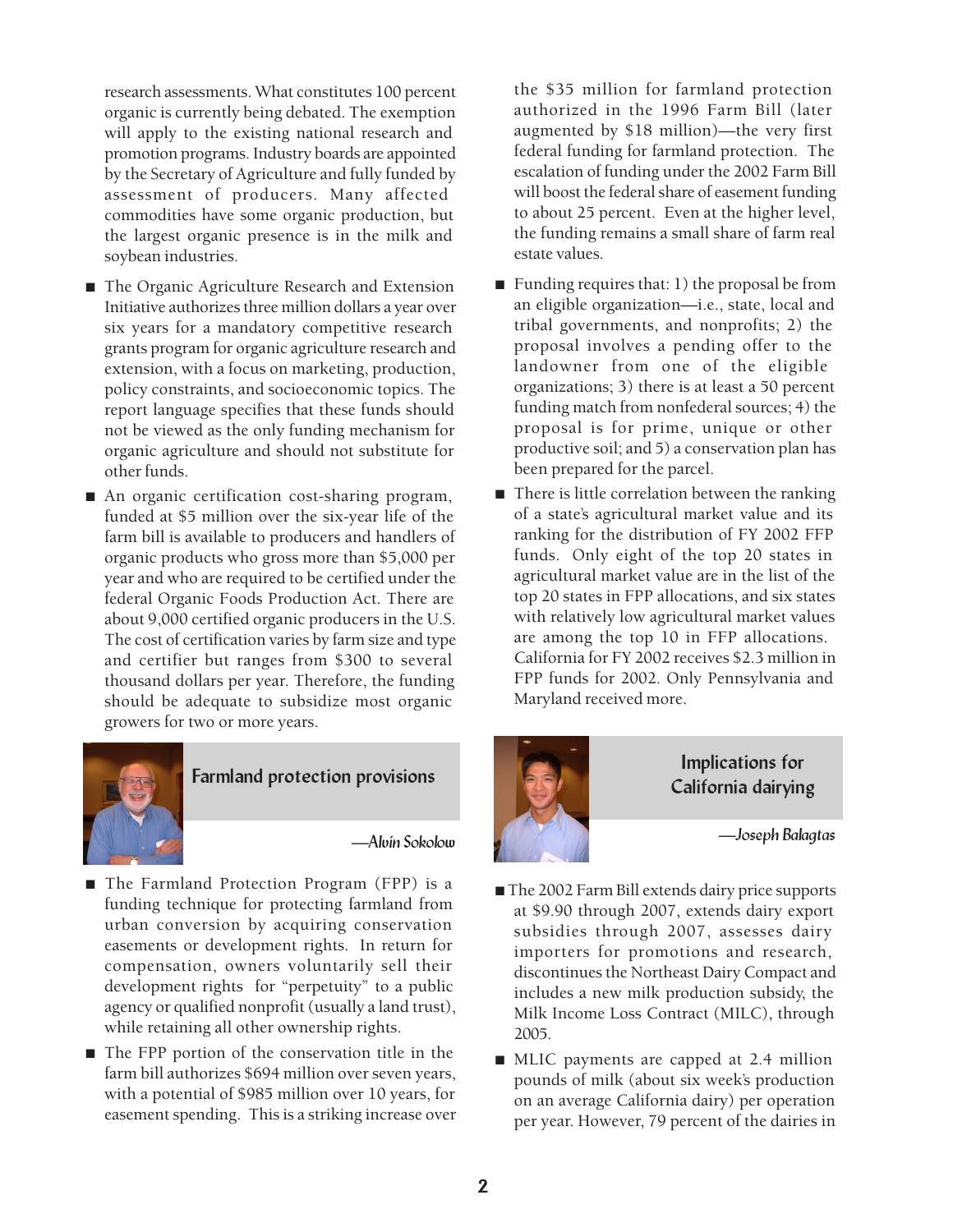the United States have fewer than 100 cows and 92 percent have fewer than 200 cows. The payment cap will encourage small producers to increase production up to cap levels, resulting in an overall price decline.

- Based on an average monthly MILC payment of \$1 per hundredweight and a 25 cent per hundredweight reduction in milk prices from MILC-related production increases, dairies with 120 cows, each producing 20,000 pounds of milk a year, will benefit the most, and those with 460 cows at this production level will break even. About 50 percent of California's dairies responsible for 80 percent of the state's production will lose money as a result of MILC created production and price changes.
- With the MILC, California's dairy industry will continue to grow, but at a slower rate than it would otherwise.



 Research funds initiated by the farm bill

—*Julian Alston*

■ Congress influences the direction of public agricultural research with member-specified grants in the appropriation process (known as earmarks). In addition however, recent farm acts have included increasing numbers of "highpriority research areas" that have also restricted the competitive grants programs which were originally designed to fund fundamental, science-driven research. The 1998 AREER Act (Agricultural Research, Education and Extension Reform) identified a range of such research priorities. In the 2002 Farm Bill, twenty new High-Priority Research and Extension Initiative areas are added to the twenty-four existing areas, including five new areas in natural resources and the environment. A Bovine Johne's disease control program and a program on Karnal Bunt research are added. Some new high-priority research areas are highly specific compared with the intended broader purpose of competitive grants programs. For example, specific areas such as "dairy pipeline cleaning" and "agrotourism"

may be difficult to address under broad research solicitations.

- New high-priority research areas are added to an already long list. Indeed, a shorter list might be the non-priority items.
- The farm bill does not provide enough money to overcome the gross under-investment in agricultural research and development. It extends most research provisions of the previous Farm Bill, but dollar amounts are replaced with "such sums as necessary to carry out programs." The farm bill basically continues past trends of stagnant total real federal support, declining shares of extension and formula funding and increasing shares of competitive grant funding, and increasing constraints on all funding.

## Endowment dinner features China update

What happens in Beijing over the next 30 to 50 years is going to be more important than what happens in Washington, Rozelle told AIC supporters and board members attending the 5<sup>th</sup> annual AIC Advisory Board and Endowment Dinner at UC Davis on Nov. 12. Rozelle, a UC Davis agricultural economist and AIC associate director for China programs, led a discussion on China's role as a customer and competitor for California agriculture. Although Rozelle noted that it is "quite complicated to read the tea leaves" following



*Bill Allewelt, Jr. (l.), vice chair of the AIC Advisory Board and board member Richard Rominger were among the many AIC supporters attending the endowment dinner.*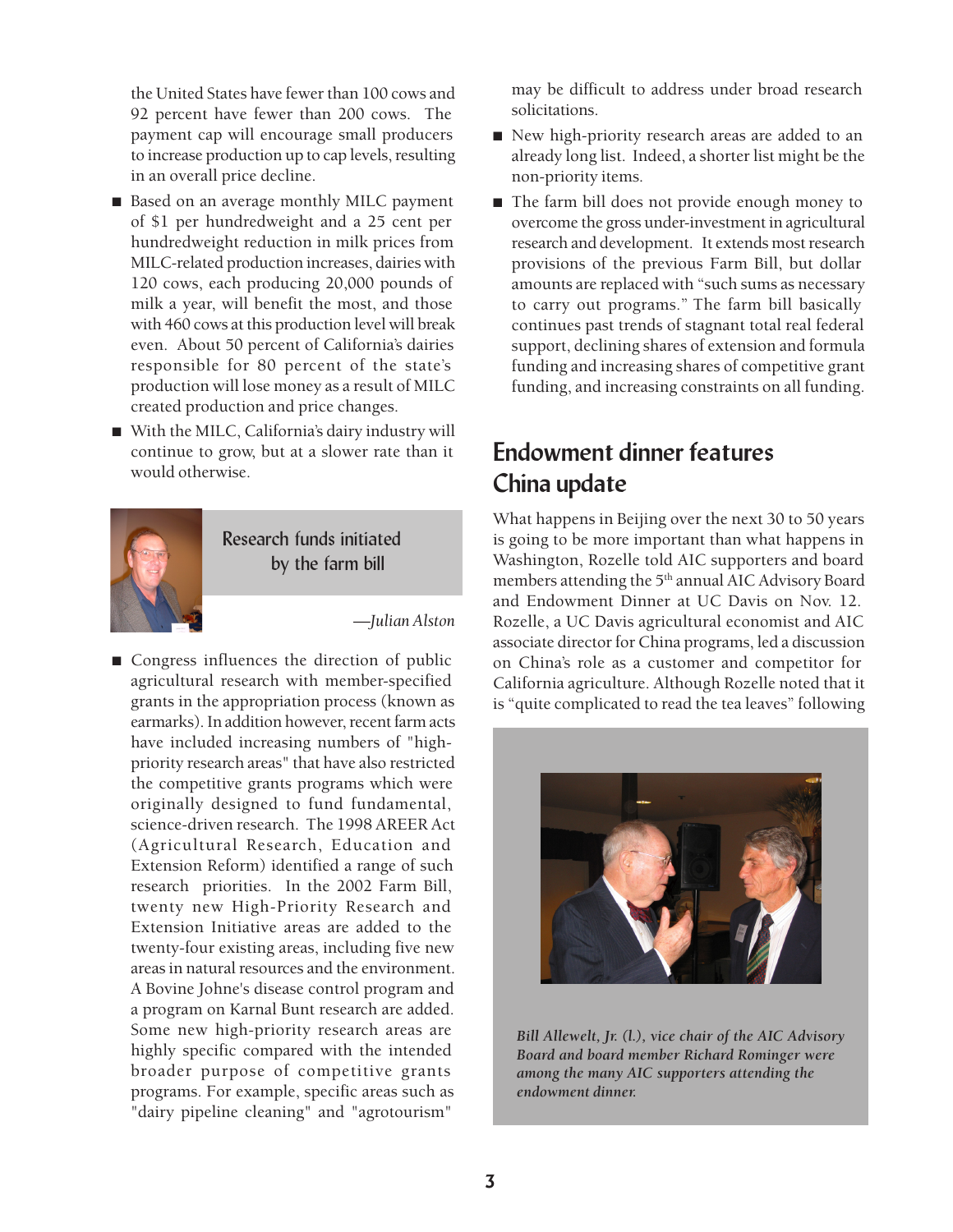China's entering the World Trade Organization and becoming a major player on the international trading scene, he left little doubt that there would be a tremendous impact—an impact that will present both opportunities and challenges for California's agricultural economy.

Here are some of the highlights of Rozelle's insight on China:

- China has become one of the world's great trading nations. It is becoming more industrial, urban, wealthy, and Western as markets replace government control.
- Government intervention in the agricultural economy is fading and the marketplace is taking over. Commodity prices that used to average 100 percent higher than world prices, and in some cases far lower than world prices, are now converging to world levels.
- China has been a net exporting nation since 1990. In 1998 total exports totaled \$183.3 billion, and imports totaled \$160 billion. Agricultural exports in 1997 were \$15.3 billion and imports totaled \$9.8 billion.
- Although the initial base was small, China's agricultural production has been expanding rapidly. Fruit and vegetable production in China is expanding so fast that production equivalent to the annual production in California has been added every two years for the last 10 years.
- Most of the top 20 agricultural commodities produced in California are also produced in China. China out-produces California in the production of tomatoes, garlic and peaches, but California leads China in milk, almonds, pistachios and grapes.
- As production expands, there is a big push for upgrading quality to meet global export standards and demand of China's new middle class.
- China has a cost advantage over California in labor-intensive crops and is investing heavily in technology and research for land- and technology-intensive crops where costs are similar to those in California. The bottom line is that California is in for tough competition that will first be felt in such markets as Japan, Hong Kong, Korea and Taiwan. Extent of the competition will depend on whether China can maintain its rapid improvement in product quality and marketing,

#### Schacht honored at fall board meeting



*AIC director Dan Summer (l.) and advisory board chair Dan Dooley (r.) recognize founding ACI board member Henry Schacht for his years of service from 1985-2002.*

growth of its domestic demand, and how well California and other competitors perform.

■ California can compete by differentiating and promoting its products, investing in research and investing in and developing partnerships within China. Demand for products grown in the United States is also great in China and will increase as the Chinese move from rural to urban areas and acquire more disposable income.

#### Mülder joins AIC

Annabel M**ü**lder joined the Agricultural Issues Center in November as a postgraduate researcher and will be assisting on a number of ongoing research projects. A German national, she graduated from UC Davis in 2001 with a double master's degree in agricultural economics and international agricultural development. After graduation she worked on the development of a new web-based information service for the Consultative Group to Assist the Poorest (CGAP) at the World Bank. Subsequently, she joined a German consulting firm and was assigned to a leading microfinance institution in EL Salvador. She received training in all loan officer operations and conducted market research on new financial products for El Salvadorian entrepreneurs.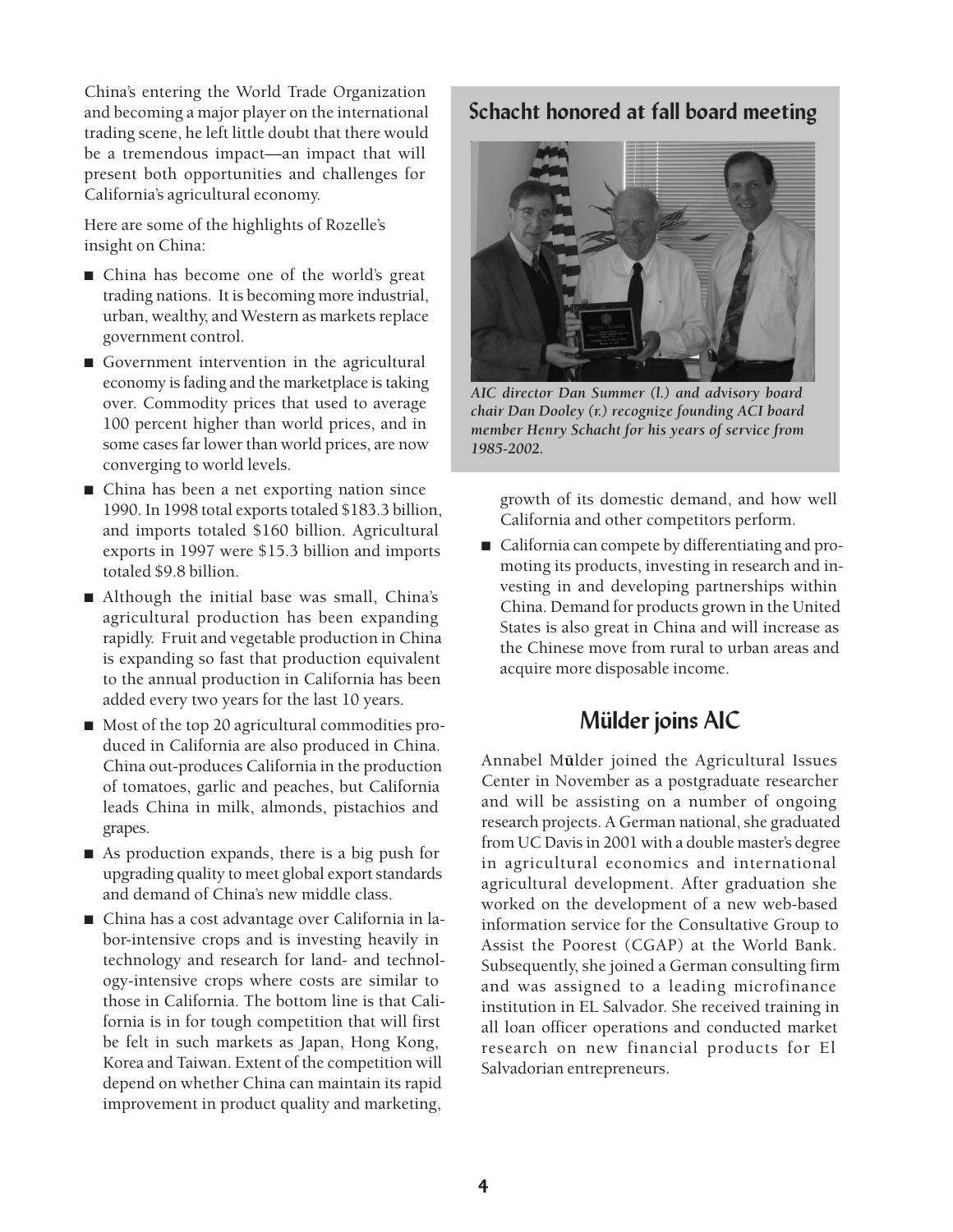## AIC coordinates World Food Day forum

Marcia Kreith, AIC program analyst, and Karen Berke, ANR Communication Services distance education specialist, coordinated local World Food Day participation in the North American satellite conference, "Hungry Farmers: A National Security Issue for All," in October. Audiences at downlink sites throughout the U.S. and Canada then tackled the knotty question of what could be done to reduce hunger and poverty in the Third World.

### AIC sponsors trade forum

The AIC sponsored an afternoon program on Consumer-Driven Agriculture and Trade as part of the annual meeting of the International Agricultural Trade Research Consortium in Monterey in December.

AIC director Dan Sumner moderated a panel discussion on the response and initiatives by California growers in multinational consumerdriven markets. Panelists included Barry Kriebel, president and CEO, Sun-Maid Growers of California; James Lapsley, wine historian and director of agricultural programs for UC Davis Extension; and Stuart Woolf, Los Gatos Tomato and Woolf Farming Company.

Announcing

## Spring Outlook and Issues Seminar

April 25, 2003 DoubleTree Hotel, Sacramento, California

AIC joins the California Chapter of the American Society of Farm Managers and Rural Appraisers (ASFM-RA) in presenting our California Outlook and Issues Seminar on April 25, 2003 at the Doubletree Hotel in Sacramento. Producers, industry representatives, policy professionals, managers, appraisers and anyone interested in California agriculture will find the program useful and informative.

Highlights include:

- Commodity and Issues Outlook ......Dan Sumner, AIC and UC Davis
- China: Customer or Competitor.......Scott Rozelle, UC Davis and AIC
- Global Food Retailers .........................Roberta Cook Canela, UC Davis
- Cost of Production Trends .................Karen Klonsky, UC Davis and AIC
- Farm Labor Issues and Outlook .......Bert Mason, Calif. State U. Fresno

Phil Martin, UC Davis

- Arturo Rodriquez, United Farm Workers (invited)
- Trends in Farmland Values .................ASFMRA committee representatives

Registrants are also invited to join us for tours of UC Davis labs and farm equipment facilities on the afternoon of April 24th and for a "California Classic" Barbecue at the Heidrick Ag Museum in Woodland that evening.

For information and registration, please contact the Chapter Secretary via e-mail at: secretary@calasfmra.com or telephone Suzie Roget at (209) 368-3672; or email AIC at: agissues@ucdavis.edu or ASFMRA website: www.asfmra.org/fmeetings.htm.